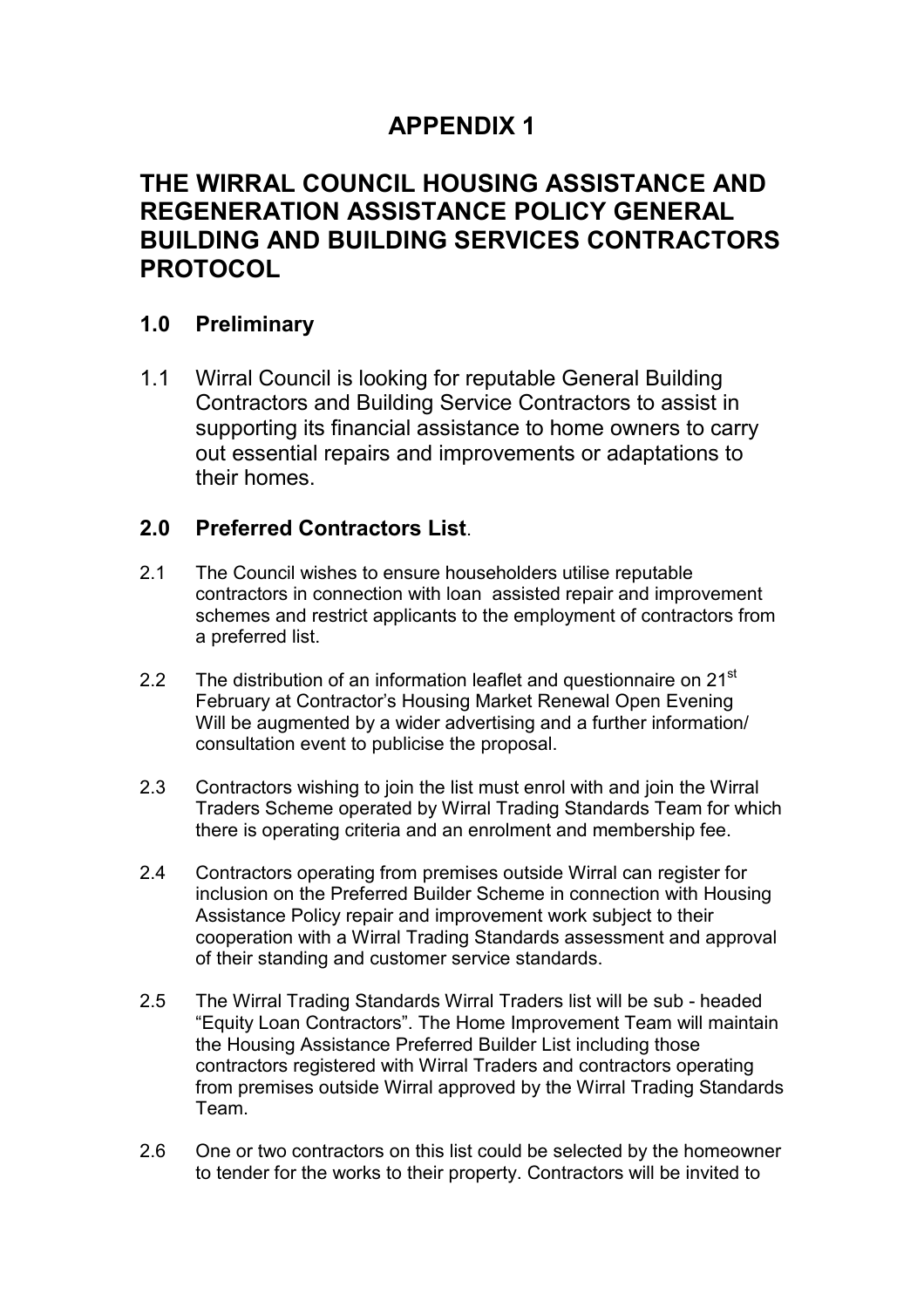tender against a typical specification of renovation works which will be compared against the Home Improvement Team schedule of rates and a price negotiated with the contractor if necessary .This would ensure that value for money is assured.

#### 3 0. THE WIRRAL TRADER SCHEME

 3.1.The Wirral Trader Scheme was set up 5 years ago to promote good customer

 services from local businesses and give consumers a choice of traders that have been vetted by Trading Standards so they can be confident they are trustworthy. (e.g. builders, electricians, plumbers, double glazing, etc.). It now covers a wide range of trades and services such as solicitors, accountants, car servicing and repairs, drainage, home security, aerial installation and many more.

- 3.2 The scheme is non-profit making but there is an application fee of £58.75 to cover the cost of the vetting process, sourcing references, checks on such issues as complaint history, financial standing, court orders and previous convictions, checks with trade associations and on business practices at their premises via audit and interview. Help is also provided to contractors / service providers to attain the accreditation standards. The annual membership fee (£176.25) covers subsequent administration procedures, promotion and publicity, dispute resolution. Traders failing to comply with the Scheme's strict codes of practice will be suspended or removed from the Scheme.
- 3.3 The aim of the Scheme is to provide those who are not sure of a trader they can trust with a choice of businesses from a directory of traders on which they can rely, as it is not possible to disclose information to the public about poor service providers. The Wirral Trader Scheme directory is widely available, this and further information can be found at:

http://www.wirral.gov.uk/LGCL/100001/200098/1127/content\_0002093 .html also http://www.tradingstandards.gov.uk/wirral/ftsindex.htm, One Stop Shops, libraries, Citizen Advice Bureaux and Age Concern.

- 3.4 Trading Standards are developing a web-based platform for the Scheme which enables the public to find a Trader, leave feedback and rate their services. To find out more go to: https://www.traderregister.org.uk/wirral
- 3.5. The Scheme and its Code of Practice is approved by the Office of Fair Trading as a Local Authority Assured Trader Scheme and supported nationally.
- 3.6 It is proposed that any business service providers and contractors can apply for membership to The Wirral Trader Scheme, provided they are trading or are intending to do business within the Wirral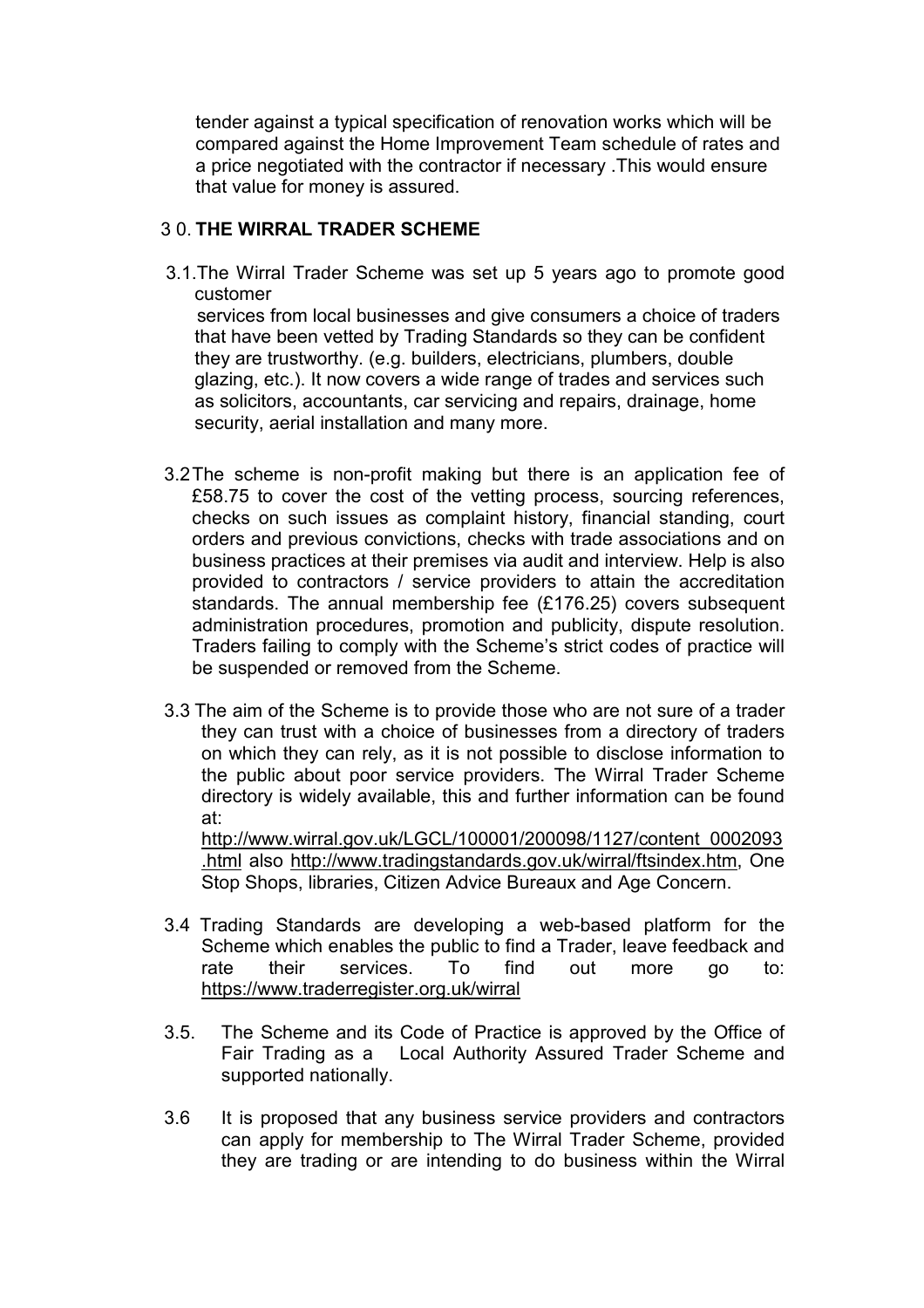Council Boundary. The Trading Standards Team is prepared to carry out an assessment of any out of area contractors.

## 4.0 The Assistance Policy.

- 4.1 Subject to confirmation of anticipated funding the Council will be putting in the region of £ 550,000 annually into the Private Sector Housing repair economy over the next three years and will restrict the availability of this work, to contractors on a new 'Preferred Contractors List'.
- 4.2 Home Repair Assistance.(HRA) Assistance for urgent essential repairs (At Risk) .This assistance is provided in the form of an interest free loan and is available will be available to applicants in receipt of certain means-tested benefits.Each case is considered on its own merits. Applicants over 60 years will be helped by the Wirral Home Improvement Agency and those between 18 & 59 years will be helped by the Home Improvement Team. The maximum available interest free loan is £ 5,000 per application and the loans are repayable when the house is sold.

Typical works will include general building works, roof repairs gutters, windows, damp proof courses, timber treatment and repairs, rewires, boiler replacements and gas and electrical installation repairs/replacement

### 4.3 Equity Loans for Improvement

- 4.3.1 Loans for improvements to the Government's 'Decent Home Standard' from £2,500 - £30,000 based on the free equity in the home and repayable when the home is sold. Repayment is based on the same percentage portion of the value of the home at the date of settlement, as the value before improvements.
- 4.3.2 Available for:
	- Internal works in the Neighbourhood Facelift area.
	- Designated neighbourhoods in the HMRI area.
	- For HRA ' At Risk' homes where work costs exceed £5,000.
- 4.4 In practice the Council will provide a loan pool which is managed by ART Homes Ltd, a subsidiary of Mercian Housing Association, which is under contract to the Merseyside Pathfinder, Newheartlands.
- 4.5 Applications will be invited from eligible owner occupiers in the designated neighbourhood by the Home Improvement Team either directly or by advertisement /news letters.
- 4.6.1 The Home Improvement Team will signpost applicants to an independent financial adviser (IFAs) taken from the Newheartlands list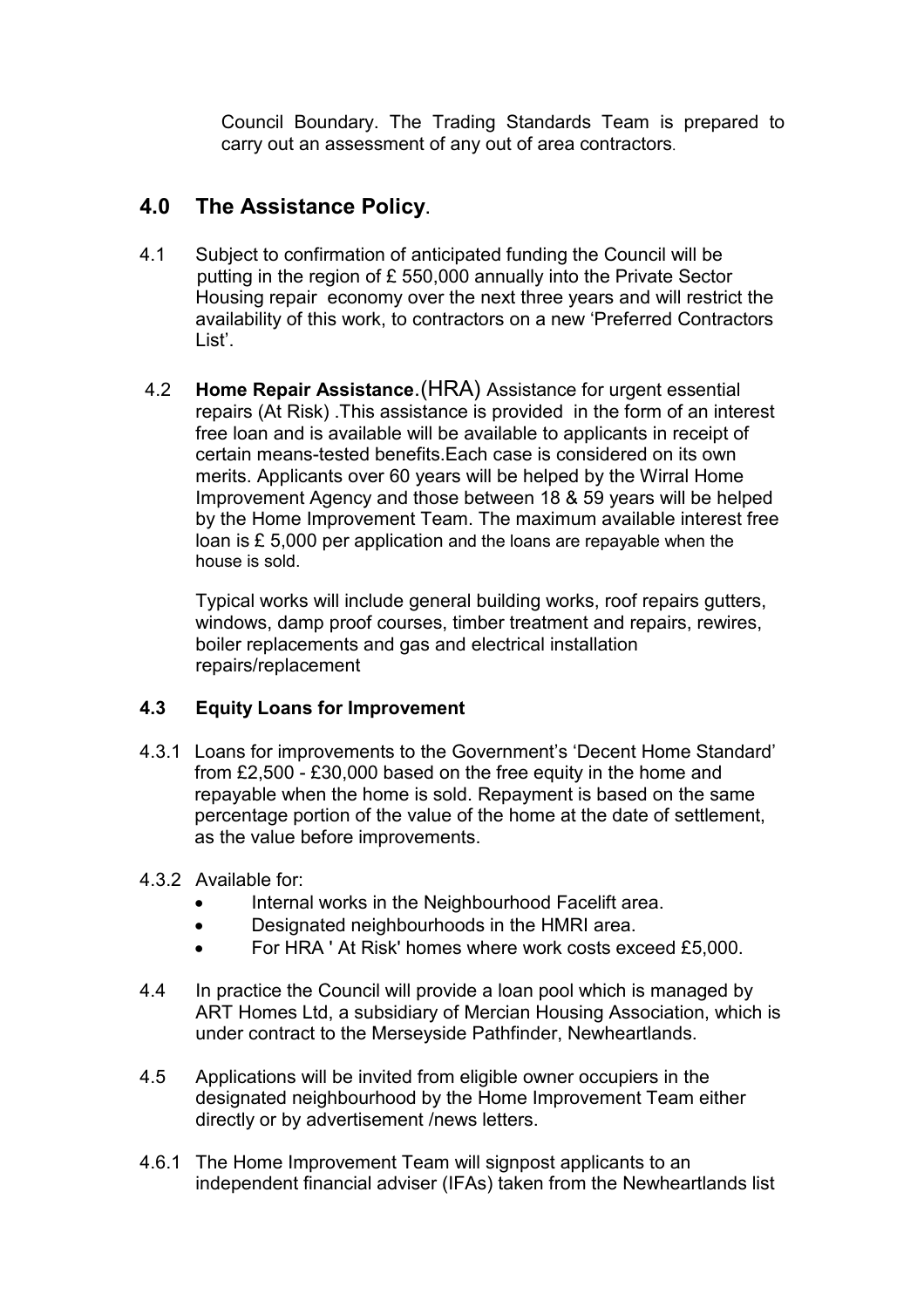who will confirm whether or not the equity loan is an appropriate product for the applicant.

4.6.2 As part of the framework for delivery of Equity Relocation Loans, Newheartlands established a panel of IFA's to advise applicants on the suitability of the Equity Loan Product and to assist with the gap funding for relocation. The brief being that applicants, who could source a main stream mortgage /loan, would not be eligible for an equity loan.

The same principle will apply to Equity Loans for Improvement where the IFA's will also be involved accordingly.

- 4.6.3 The current fee for a Newheartlands listed IFA is £ 300 which will be added to the Equity Improvement Loan or may be separately paid by the applicant. For applications which do not proceed the fee will be paid by the Council.
- 4.7 The Home Improvement Team will specify the works of any improvement scheme and monitor works in progress. The administration process of the Equity Improvement Loan will be similar to the HRA loan with application /approval and payments processes being undertaken by the Council.

#### 4.7.1 TECHNICAL PROCESS

4.7.2 Inspection and measuring Carry out a full and thorough inspection of the property to include measurements and areas.

#### 4.7.3 Scheduling

Prepare a schedule of works that includes those works required to eradicate Category 1 Housing Health and Safety Rating System Hazards and to bring the property to Decent Homes Standard.

#### 4.7.4 Costing

Utilise the computer systems to produce a fully priced schedule of works.

#### 4.7.5 Tendering document

Produce a tender document (copy of schedule with areas and measurements) ready to issue to "preferred contractor"

#### 4.7.6 Obtaining quote

♦ Applicant home owners will be requested to approach one or two contractors on the Housing Assistance Preferred Builders List for a quote.